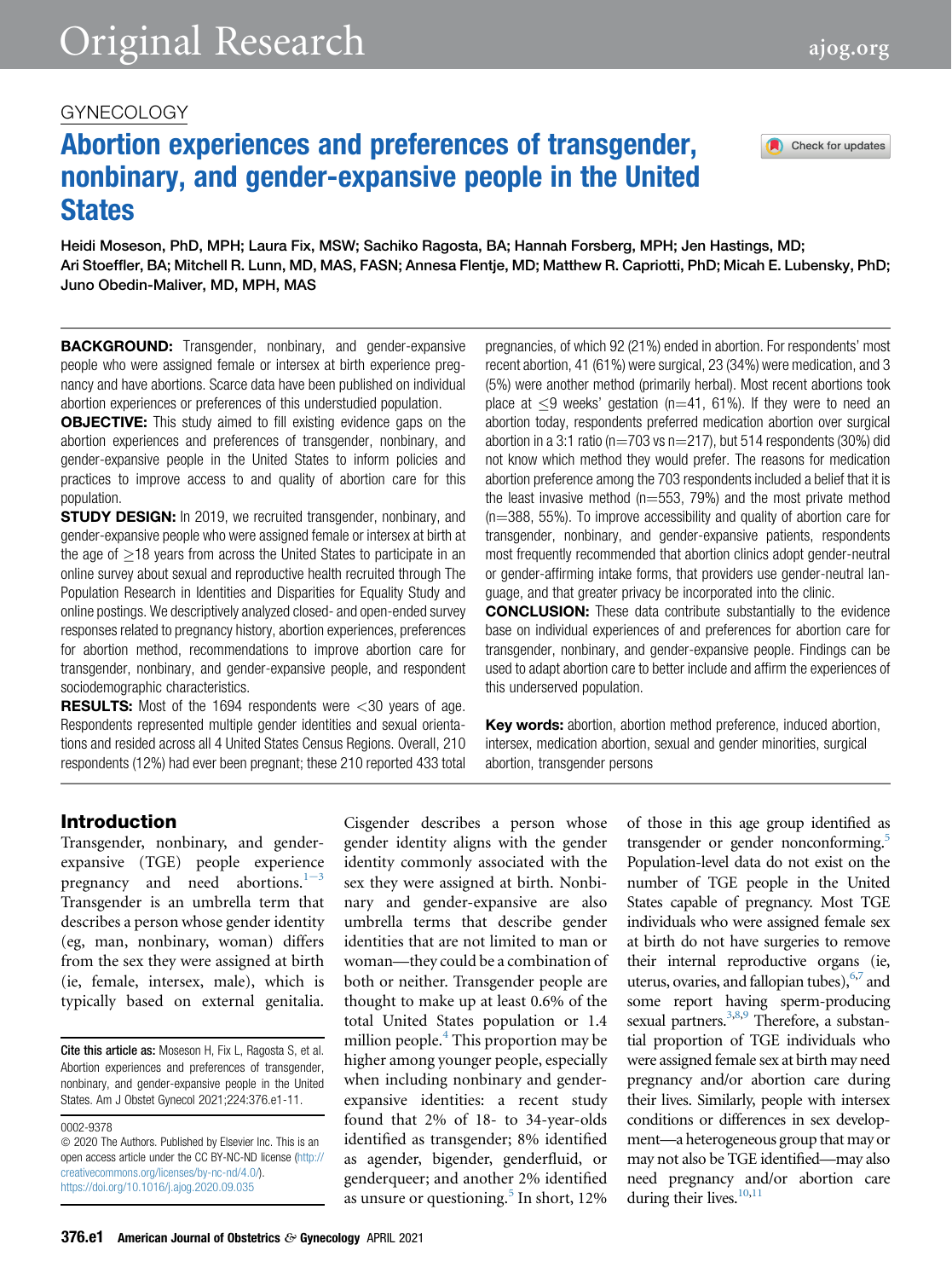## AJOG at a Glance

#### Why was this study conducted?

This study aimed to fill gaps in the evidence base on abortion experiences of transgender, nonbinary, and gender-expansive (TGE) people.

#### Key findings

TGE people have abortions, and many prefer medication abortion over surgical abortion because medication is viewed as less invasive, offers greater privacy, and does not require anesthesia. Abortion providers can improve care for TGE people by adopting gender-neutral intake forms and inclusive language.

#### What does this add to what is known?

Compared with cisgender women, TGE people may prioritize different factors in determining abortion method preference. With relatively simple changes to intake forms and staff and clinician language, providers can improve the accessibility and quality of abortion care for TGE people.

Although current studies estimate that one-quarter of all (presumably cisgender) women will have an abortion in the United States, $12$  no corresponding population-level data exist on the abortion rate among TGE people who can get pregnant. The best approximation, from all known abortion-providing facilities in the United States, estimated that there were between 462 and 530 transgender and nonbinary abortion patients nationwide in  $2017<sup>2</sup>$  $2017<sup>2</sup>$  However, this incidence estimate is likely an underestimate because not all providers collected data on the patients' gender identities and/or sex assigned at birth necessary to identify TGE people. $2,13$  $2,13$ 

Several studies have published data on abortions experienced by TGE people in the United States. $1,14$  $1,14$  A survey of 450 transgender and gender nonconforming adults who were assigned female sex at birth found that 28 (6%) reported having at least 1 unplanned pregnancy, and of these, 10 (32%) ended in abortion.<sup>14</sup> In a mixed-methods study of 197 masculine identified people who were assigned female sex at birth, 32 participants (16%) reported 60 lifetime pregnancies, of which 7 (12%) ended in abortion.<sup>1</sup> We are not aware of any studies that describe the types of abortion that TGE patients have had, the gestational ages at which abortion care was accessed, or preferences for abortion care.

There are well-established barriers to general healthcare for TGE people, including discrimination based on gender identity in clinics, limited provider knowledge, refusal of care provision, lower levels of insurance coverage than the general United States population, and frequent discrepancies between gender presentation/identity and sex/ gender in[dicate](#page-9-13)d on administrative  $\rm{d}$  documents.<sup>15–22</sup> These barriers result in delays, denials, and extra charges for care.[17,](#page-9-14)[20,](#page-9-15)[21,](#page-9-16)[23](#page-9-17) These same barri[ers lik](#page-9-17)ely hinder access to abortion care.<sup>[7](#page-9-3),23-27</sup> To begin addressing these barriers to care, foundational epidemiologic data on abortion—a major pregnancy and reproductive health outcome<sup>[28](#page-9-18)</sup>—among TGE individuals are needed to inform the adaptation of abortion care. Stakeholders, including researchers, healthcare providers, and community members, have called for these data.[23,](#page-9-17)[29](#page-9-19)[,30](#page-9-20) To address this gap, we conducted a national survey to measure experiences with, preferences for, and recommendations toward improved abortion care among TGE people who were assigned female or intersex at birth in the United States.

#### Materials and Methods Study population and recruitment

From May to September 2019, we fielded an online quantitative survey about the sexual and reproductive health (SRH) experiences, needs, and preferences of TGE individuals who were assigned female or intersex at birth in the United

States. Participants were recruited from 2 populations: (1) the general public and (2) The Population Research in Identities and Disparities for Equality (PRIDE) Study, an online national prospective cohort study of sexual and gender minority adults. The PRIDE Study, community engagement research approach, demographics, and research platform have been described elsewhere. $31,32$  $31,32$  The eligibility criteria for both populations included being at least 18 years of age, being of TGE experience, having been female or intersex assigned at birth, residence in the United States, and an ability to read and understand English. Participants from the general public were recruited through study advertisements posted in social media, shared via community email lists, and distributed at in-person community events and SRH conferences. Study advertisements provided a website where interested participants could be screened for eligibility and then directed to the online informed consent process and survey. Participants from The PRIDE Study were recruited through the display of a new SRH survey in their online participant dashboard, from which they could click through to be screened for eligibility and proceed to the survey if eligible. In addition to TGE respondents, cisgender sexual minority women within The PRIDE Study were also eligible to complete the survey, because data from cisgender sexual minority women are also underrepresented in SRH research. However, for the purposes of this analysis, we present only results from TGE respondents who were assigned female or intersex at birth.

## Survey instrument

We administered a questionnaire using Qualtrics (Qualtrics, Provo, UT) that featured customizable words to enhance comfort and minimize gender dysphoria experienced by respondents.<sup>[33](#page-9-23)</sup> Relevant survey domains for this analysis included pregnancy history, abortion history and preferences, and sociodemographic characteristics, including gender identity, sex assigned at birth, sexual orientation, and race/ethnicity. We developed and tested survey questions with an independent community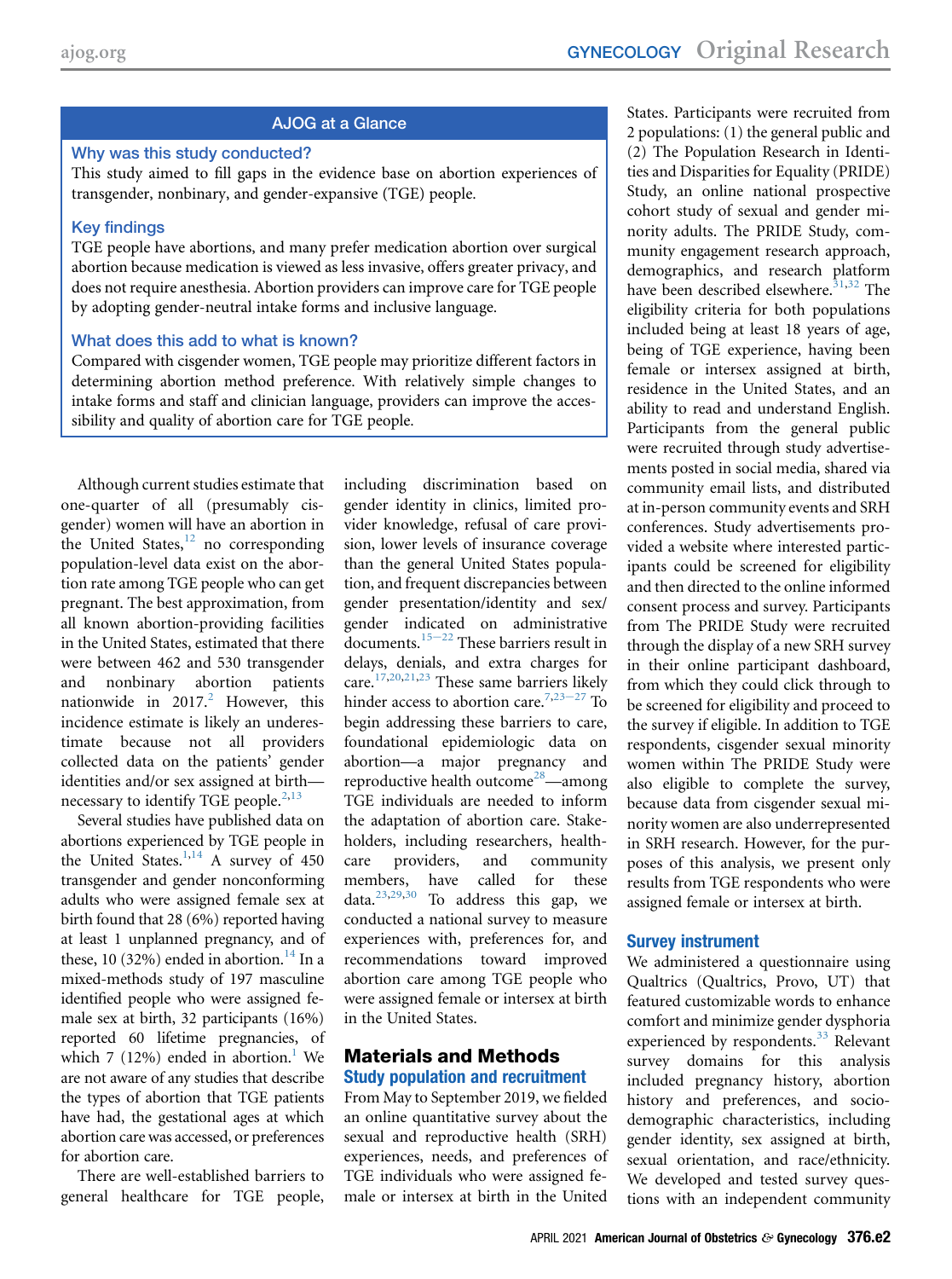advisory team that comprised TGE individuals and the Research and Participant Advisory Committees of The PRIDE Study; the survey design and format have been described in detail<br>elsewhere.<sup>33</sup> All survey questions All survey questions allowed for a "Prefer not to say" or "I don't know" response option to ensure completeness of responses. To reduce the risk of multiple responses from any participants, we enabled the "Prevent Ballot Box Stuffing" feature in Qualtrics. Participants who completed the survey were entered into a randomized drawing to win a \$50 electronic gift card (\$5000 in gift cards were distributed to TGE respondents in total).

#### Study measures

Key variables included experiences with abortion, recommendations for improving abortion care, measures of abortion method preference, and respondent sociodemographic characteristics. To evaluate experiences of abortion, the survey included a pregnancy history module that prompted respondents to enter each pregnancy they had experienced. For each pregnancy, participants were asked whether they were trying to get pregnant and to indicate how each pregnancy had ended. For respondents that reported a previous abortion, survey questions assessed how many abortions and the types of abortions that they had experienced. For a respondent's most recent abortion, additional survey questions inquired about the abortion type and gestational age at which the abortion took place. Among those who reported a previous abortion, respondents had the opportunity to indicate recommendations for improving abortion care from a list of 10 options, including the option to write in a recommendation. To measure abortion method preference, all respondents were asked "If you needed an abortion now, what type of abortion would you prefer?" The response choices included "medication abortion," "surgical abortion," "not listed" (with an option to write in a method), or "I don't know." The survey then prompted respondents to answer the question "What are the main reasons that this is your preferred method of abortion?" Respondents could select up to 3 options from a multiple-choice list of reasons related to method privacy, cost, accessibility, pain, familiarity, and more, including a write-in response. The full text of the survey has been published elsewhere.<sup>[33](#page-9-23)</sup> Specific sociodemographic characteristics included age at the time of survey initiation, gender identity, sex assigned at birth, intersex identity, sexual orientation, race/ethnicity, education level, health insurance coverage, and region of residence. For gender identity, sexual orientation, and race/ethnicity, respondents could select all options that applied or write in their own option. Region of residence is defined in accordance with the United States Census Bureau's 4 regions.<sup>[34](#page-9-24)</sup>

#### Analysis

We analyzed respondent answers to closed-ended survey questions using Stata 15.1 (StataCorp LLC, College Station, TX). We calculated frequencies and percentages for all study measures defined earlier for the full study sample or among those who reported an abortion, as appropriate. We cataloged openended survey responses in Microsoft Excel to group similar write-in responses and to tabulate frequencies across groups.

#### Ethical review

We obtained ethical review and approval for this study from the Institutional Review Boards of Stanford University and the University of California, San Francisco. Review and approval of this study were also provided by The PRIDE Study Research Advisory Committee and The PRIDE Study Participant Advisory Committee ([pridestudy.org](http://pridestudy.org)). All participants provided informed consent before beginning the survey.

#### Results Characteristics of the study population

Overall, 5005 people initiated the survey: 798 from the general population (an unknown proportion of the total number exposed to study information) and 4207 from The PRIDE Study (35.3% of PRIDE participants were likely eligible

owing to reporting female sex assignment at birth or with missing data for the assigned sex at birth). In response to a question on the sex assigned at birth in this current survey, 2704 of these 4207 PRIDE participants reported having had female sex assigned at birth, 1400 reported male, 8 each reported neither or preferring not to say, and 87 did not respond to the question. Approximately half of the PRIDE participants who responded to this survey and reported having had female sex assigned at birth (50.8%) identified as cisgender sexual minority women, and thus, their results are not presented here. Among all respondents to the survey, 1694 expressed a gender identity that aligned with the larger umbrella of TGE and were female or intersex assigned at birth. Most of these participants  $(n=1281, 76%)$  were recruited through The PRIDE Study, and the rest from the general public  $(n=413, 41)$ 24%). The details of study screening and recruitment are reported elsewhere. $3$ 

Among the 1694 participants, most were <30 years old (median, 27) [\(Table 1](#page-3-0)). The most common gender identity was nonbinary (51%), followed by transgender man (39%) and genderqueer (39%); 61% of respondents reported having >1 gender identity. Most respondents (99%) reported having had female sex assigned at birth, with 4% identifying as intersex. Respondents reported a range of sexual orientations, most frequently queer (68%), followed by bisexual (34%) and pansexual (25%). Respondents were primarily white (87%) and well educated, and most (89%) had health insurance coverage.

## Abortion experiences

For the 433 lifetime pregnancies reported across 210 respondents (12%), 233 (54%) were retrospectively reported as unintended. Of these 210 everpregnant respondents, 67 (32%) reported at least 1 pregnancy ending in abortion. These 67 respondents reported a total of 92 abortions. Notably, 52 respondents reported a single abortion, 9 reported 2 abortions, and 6 reported  $\geq$ 3 abortions [\(Table 2\)](#page-6-0). For respondents' most recent abortion, 41 (61%) were surgical, 23 (34%) were medication, and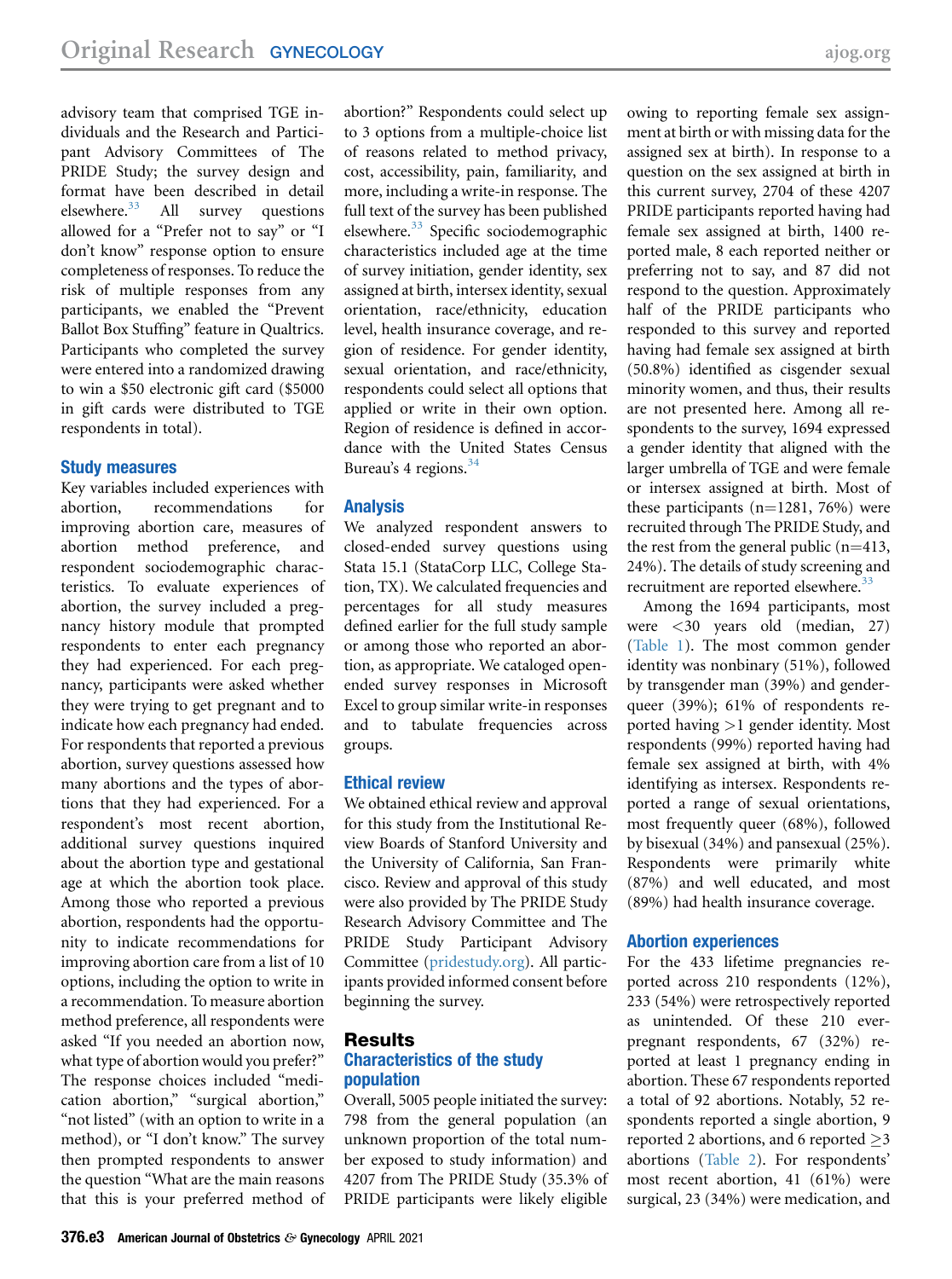<span id="page-3-0"></span>Respondent sociodemographic characteristics, overall and by abortion history among an online sample of transgender, nonbinary, and gender-expansive individuals who were assigned female or intersex at birth in the United States  $(N=1694)$ 

|                                                                                                                    | All respondents (N=1694) |                         | Respondents who reported an<br>abortion ( $n=67$ ) |                  |  |
|--------------------------------------------------------------------------------------------------------------------|--------------------------|-------------------------|----------------------------------------------------|------------------|--|
| Sample characteristics                                                                                             | n                        | $\%$                    | n                                                  | $\%$             |  |
| Median age in y, IQR                                                                                               | 27                       | $23 - 33$               | 33                                                 | $27 - 41$        |  |
| Age categories, y                                                                                                  |                          |                         |                                                    |                  |  |
| $18 - 19$                                                                                                          | 150                      | $\boldsymbol{9}$        | $\sqrt{2}$                                         | 3                |  |
| $20 - 24$                                                                                                          | 469                      | 28                      | 7                                                  | 10               |  |
| $25 - 29$                                                                                                          | 447                      | 26                      | 15                                                 | 22               |  |
| $30 - 34$                                                                                                          | 284                      | 17                      | 12                                                 | 18               |  |
| $35 - 39$                                                                                                          | 149                      | 9                       | 12                                                 | 18               |  |
| $40 - 44$                                                                                                          | 88                       | 5                       | $\overline{7}$                                     | 10               |  |
| $45 - 49$                                                                                                          | 38                       | $\sqrt{2}$              | 3                                                  | $\mathbf 5$      |  |
| $50 - 54$                                                                                                          | 31                       | $\overline{c}$          | 3                                                  | 5                |  |
| $55 - 59$                                                                                                          | 20                       | $\mathbf{1}$            | 3                                                  | 5                |  |
| $60 - 78$                                                                                                          | 18                       | 1                       | 3                                                  | $\mathbf 5$      |  |
| Missing                                                                                                            | $\pmb{0}$                | $\pmb{0}$               | 0                                                  | $\pmb{0}$        |  |
| Gender identities <sup>a</sup>                                                                                     |                          |                         |                                                    |                  |  |
| Agender                                                                                                            | 226                      | 13                      | 16                                                 | 24               |  |
| Cisgender man                                                                                                      | 1                        | $\pmb{0}$               | $\pmb{0}$                                          | $\pmb{0}$        |  |
| Cisgender woman                                                                                                    | $\pmb{0}$                | 0                       | 4                                                  | $\boldsymbol{6}$ |  |
| Genderqueer                                                                                                        | 655                      | 39                      | 34                                                 | 51               |  |
| Man                                                                                                                | 293                      | 17                      | 5                                                  | 8                |  |
| Nonbinary                                                                                                          | 868                      | 51                      | 42                                                 | 63               |  |
| Transgender man                                                                                                    | 662                      | 39                      | 26                                                 | 39               |  |
| Transgender woman                                                                                                  | 4                        | $\pmb{0}$               | $\pmb{0}$                                          | 0                |  |
| Two-spirit                                                                                                         | 26                       | $\overline{c}$          | $\mathbf{1}$                                       | $\sqrt{2}$       |  |
| Woman                                                                                                              | 204                      | 12                      | 4                                                  | $\boldsymbol{6}$ |  |
| Additional gender identity                                                                                         | 197                      | 12                      | $\overline{7}$                                     | 10               |  |
| Multiple gender identities                                                                                         | 1036                     | 61                      | 42                                                 | 63               |  |
| Prefer not to say                                                                                                  | $\overline{\mathbf{c}}$  | 0                       | 0                                                  | 0                |  |
| Missing                                                                                                            | $\pmb{0}$                | $\pmb{0}$               | 0                                                  | 0                |  |
| Sex assigned at birth                                                                                              |                          |                         |                                                    |                  |  |
| Female                                                                                                             | 1684                     | 99                      | 67                                                 | 100              |  |
| Not listed                                                                                                         | $10$                     | 0.6                     | 0                                                  | $\pmb{0}$        |  |
| <b>Missing</b>                                                                                                     | $\pmb{0}$                | $\pmb{0}$               | 0                                                  | $\pmb{0}$        |  |
| Identifies as intersex                                                                                             |                          |                         |                                                    |                  |  |
| Yes                                                                                                                | 69                       | $\overline{\mathbf{4}}$ | 1                                                  | $\sqrt{2}$       |  |
| Prefer not to say                                                                                                  | 21                       | 1                       | $\overline{\mathbf{c}}$                            | 3                |  |
| <b>Missing</b>                                                                                                     | $\pmb{0}$                | $\pmb{0}$               | 0                                                  | $\pmb{0}$        |  |
| Moseson et al. Abortion experiences and preferences of transgender and nonbinary people. Am J Obstet Gynecol 2021. |                          |                         |                                                    |                  |  |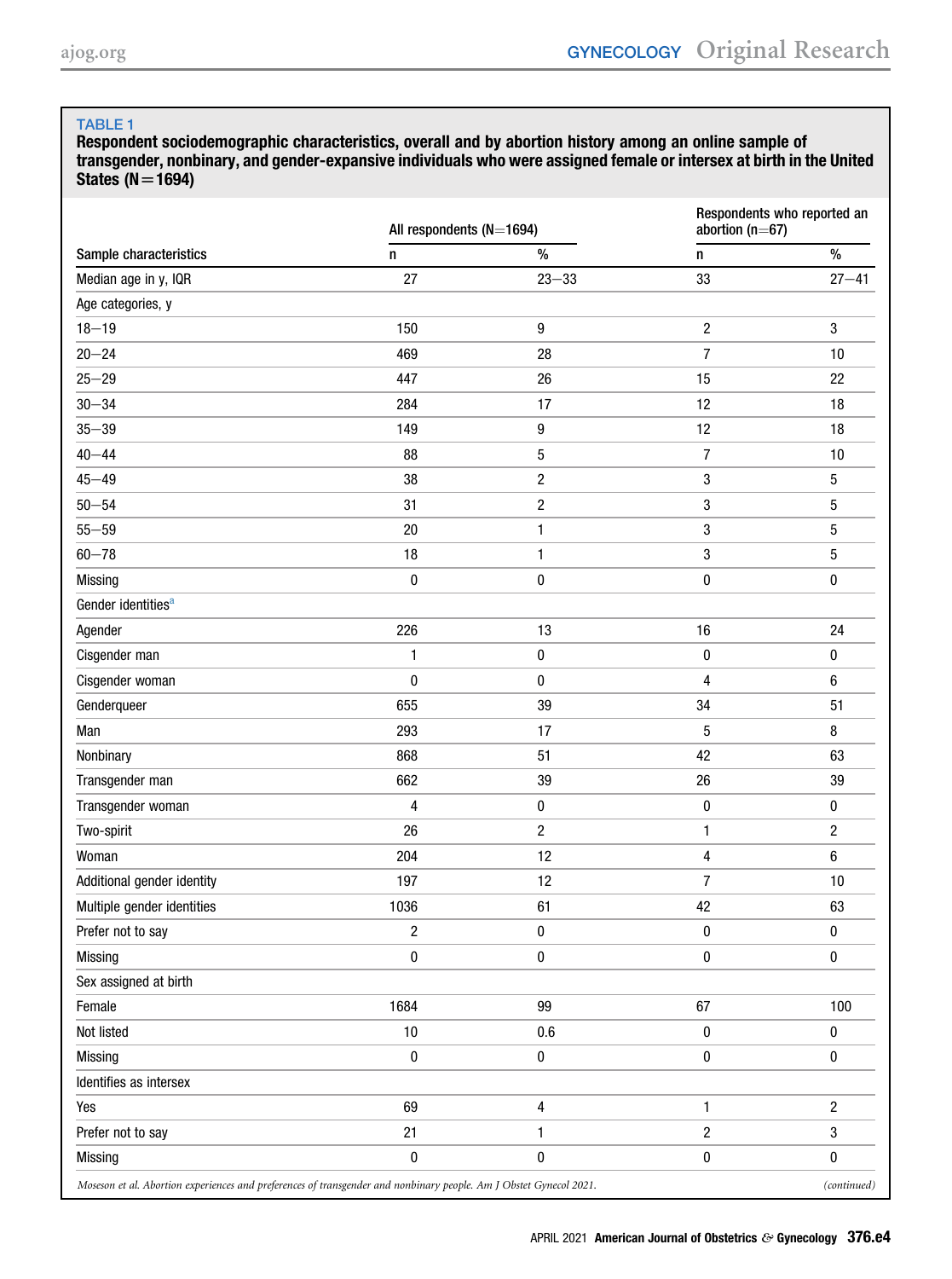Respondent sociodemographic characteristics, overall and by abortion history among an online sample of transgender, nonbinary, and gender-expansive individuals who were assigned female or intersex at birth in the United States  $(N=1694)$  (continued)

|                                                                                                                    | All respondents (N=1694) |                         | Respondents who reported an<br>abortion ( $n=67$ ) |                |  |
|--------------------------------------------------------------------------------------------------------------------|--------------------------|-------------------------|----------------------------------------------------|----------------|--|
| Sample characteristics                                                                                             | n                        | $\%$                    | n                                                  | $\%$           |  |
| Sexual orientation <sup>a</sup>                                                                                    |                          |                         |                                                    |                |  |
| Asexual                                                                                                            | 252                      | 15                      | 5                                                  | 8              |  |
| <b>Bisexual</b>                                                                                                    | 571                      | 34                      | 24                                                 | 36             |  |
| Gay                                                                                                                | 348                      | 21                      | 16                                                 | 24             |  |
| Lesbian                                                                                                            | 218                      | 13                      | 6                                                  | 9              |  |
| Pansexual                                                                                                          | 418                      | 25                      | 29                                                 | 43             |  |
| Queer                                                                                                              | 1150                     | 68                      | 50                                                 | 75             |  |
| Questioning                                                                                                        | 69                       | 4                       | 3                                                  | 5              |  |
| Same-gender loving                                                                                                 | 111                      | 7                       | $\overline{c}$                                     | 3              |  |
| Straight or heterosexual                                                                                           | 61                       | 4                       | 1                                                  | $\overline{c}$ |  |
| Another sexual orientation                                                                                         | 129                      | 8                       | 6                                                  | 9              |  |
| Multiple sexual orientations                                                                                       | 1010                     | 60                      | 44                                                 | 66             |  |
| Missing                                                                                                            | 21                       | 1                       | $\pmb{0}$                                          | $\pmb{0}$      |  |
| Race/ethnicity <sup>a</sup>                                                                                        |                          |                         |                                                    |                |  |
| American Indian or Alaska Native                                                                                   | 42                       | 3                       | 1                                                  | $\sqrt{2}$     |  |
| Asian, Central                                                                                                     | $\bf{0}$                 | 0                       | 0                                                  | 0              |  |
| Asian, East                                                                                                        | 41                       | $\overline{\mathbf{c}}$ | 3                                                  | 5              |  |
| Asian, South                                                                                                       | 19                       | 1                       | 1                                                  | 2              |  |
| Asian, Southeast                                                                                                   | 25                       | $\boldsymbol{2}$        | 1                                                  | 2              |  |
| <b>Black or African American</b>                                                                                   | 67                       | 4                       | $\overline{c}$                                     | 3              |  |
| Hispanic or Latinx                                                                                                 | 101                      | 6                       | 6                                                  | 9              |  |
| Middle Eastern or North African                                                                                    | 24                       | 1                       | 1                                                  | 2              |  |
| Native Hawaiian or Pacific Islander                                                                                | 5                        | 0.3                     | 0                                                  | 0              |  |
| White                                                                                                              | 1472                     | 87                      | 65                                                 | 97             |  |
| Unknown                                                                                                            | 12                       | 1                       | $\mathbf{1}$                                       | $\overline{c}$ |  |
| Another race                                                                                                       | 41                       | $\overline{c}$          | $\overline{c}$                                     | 3              |  |
| Multiple racial and ethnic identities                                                                              | 202                      | 12                      | 13                                                 | 19             |  |
| None of these                                                                                                      | 4                        | 0                       | $\pmb{0}$                                          | 0              |  |
| Missing                                                                                                            | 79                       | 5                       | 1                                                  | $\overline{c}$ |  |
| <b>Education level</b>                                                                                             |                          |                         |                                                    |                |  |
| High school degree or less                                                                                         | 141                      | 8                       | $6\,$                                              | 9              |  |
| Some college, trade or tech school                                                                                 | 410                      | 24                      | 18                                                 | 27             |  |
| College degree                                                                                                     | 644                      | 38                      | 18                                                 | 27             |  |
| Graduate or professional degree                                                                                    | 410                      | 24                      | 23                                                 | 34             |  |
| <b>Missing</b>                                                                                                     | 89                       | 5                       | $\overline{c}$                                     | $\mathbf{3}$   |  |
| Health insurance coverage                                                                                          | 1512                     | 89                      | 62                                                 | 93             |  |
| Moseson et al. Abortion experiences and preferences of transgender and nonbinary people. Am J Obstet Gynecol 2021. |                          |                         |                                                    | (continued)    |  |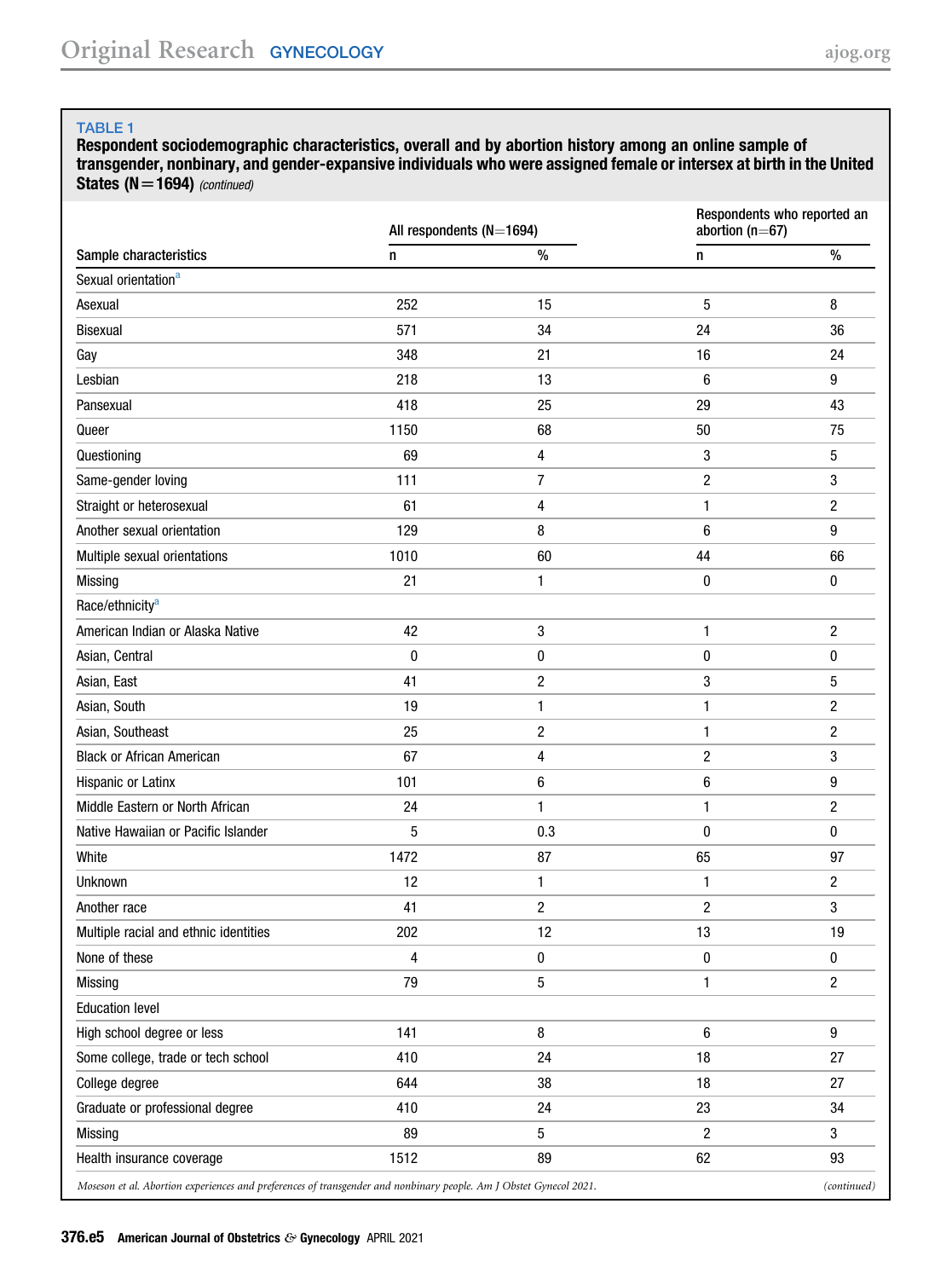#### TABLE<sub>1</sub>

Respondent sociodemographic characteristics, overall and by abortion history among an online sample of transgender, nonbinary, and gender-expansive individuals who were assigned female or intersex at birth in the United States  $(N=1694)$  (continued)

| Sample characteristics                                                                                             |     | All respondents $(N=1694)$ |    | Respondents who reported an<br>abortion ( $n=67$ ) |  |
|--------------------------------------------------------------------------------------------------------------------|-----|----------------------------|----|----------------------------------------------------|--|
|                                                                                                                    | n   | $\%$                       | n  | $\%$                                               |  |
| <b>US Census Region</b>                                                                                            |     |                            |    |                                                    |  |
| Midwest                                                                                                            | 304 | 18                         | 13 | 19                                                 |  |
| Northeast                                                                                                          | 411 | 24                         | 14 | 21                                                 |  |
| South                                                                                                              | 326 | 19                         | 11 | 16                                                 |  |
| West                                                                                                               | 468 | 28                         | 22 | 33                                                 |  |
| Missing                                                                                                            | 185 | 11                         | 7  | 10                                                 |  |
| Ever pregnant                                                                                                      | 210 | 12                         | 67 | 100                                                |  |
| Is a parent                                                                                                        | 200 | 12                         | 20 | 30                                                 |  |
| IQR, interquartile range.                                                                                          |     |                            |    |                                                    |  |
| $a$ Participants could select $>1$ response.                                                                       |     |                            |    |                                                    |  |
| Moseson et al. Abortion experiences and preferences of transgender and nonbinary people. Am J Obstet Gynecol 2021. |     |                            |    |                                                    |  |

<span id="page-5-0"></span>3 (5%) were another method (primarily herbal). Nearly two-thirds of respondents' most recent abortions took place at  $\leq$ 9 weeks' gestation (n=41, 61%) ([Table 2\)](#page-6-0).

#### Respondent's recommendations to improve abortion care

The 67 respondents who reported a pregnancy ending in abortion offered gender-related recommendations to improve the abortion care experience as a TGE person. In particular, respondents most frequently recommended that clinics adopt gender-neutral intake forms that are gender and sexual orientation affirming and that the staff use gender-neutral language [\(Table 3](#page-7-0)). Other recommendations were related to specific ideas for increasing the availability of affirming abortion care and increasing patient privacy within and outside of abortion facilities.

#### Abortion method preference

When asked about the abortion method preference, 703 respondents (42%) preferred medication abortion over surgical  $(n=217, 13%)$  or an unlisted method  $(n=28, 2%)$  [\(Figure](#page-7-1)), whereas 514 respondents (30%) did not know what type of abortion they would prefer. Among the 28 respondents who wrote in an unlisted method, 12 indicated that they would never get an abortion because of their opposition to abortion or inability to get pregnant; 5 indicated that they would base the decision on the provider's recommendation; 2 stated that either method was fine; and 2 indicated a preference for an herbal method. Although medication abortion was the most preferred method among both those who had experienced an abortion and those who had not (45% vs 41%, respectively), a higher proportion of respondents who had experienced abortion reported a preference for surgical abortion than among respondents who had not experienced abortion (28% vs 12%), whereas a lower proportion of those who had experienced abortion did not know what type they would prefer (13% vs 31%). Among the 67 most recent abortions, 89% of people who preferred surgical abortion had obtained a surgical abortion, whereas only 50% of those who preferred medication abortion had obtained a medication abortion.

Overall, the most common reasons given for preferring medication abortion

included "This method is the least invasive"  $(n=553, 79%)$ ; "This method feels the most private"  $(n=388, 55\%)$ ; and "This method does not require anesthesia" (n=231, 33%) [\(Table 4\)](#page-8-1). A total of 31 respondents wrote in a reason for preferring medication abortion, which included a desire to avoid interactions with medical providers where they could be misgendered or traumatized  $(n=9, 1.3\%)$  and the ability to manage the abortion themselves in the privacy of their own homes without having to face protestors  $(n=6, 0.8\%)$ .

Among the 217 respondents who indicated a preference for surgical abortion, the most common reasons included "I feel most comfortable with the type and number of medical staff present for this option"  $(n=105, 48\%)$ ; "This method would take the least amount of time (is fastest)"  $(n=88,$ 41%); and "The method is the least painful" (n=40, 18%) [\(Table 4](#page-8-1)). Writein responses from 38 participants who preferred surgical abortion included an aversion to the hormones contained in medication abortion  $(n=10, 5\%)$ , a greater certainty that the abortion would be a success  $(n=7, 3\%)$ , a desire to avoid passing the pregnancy at home  $(n=7, 7)$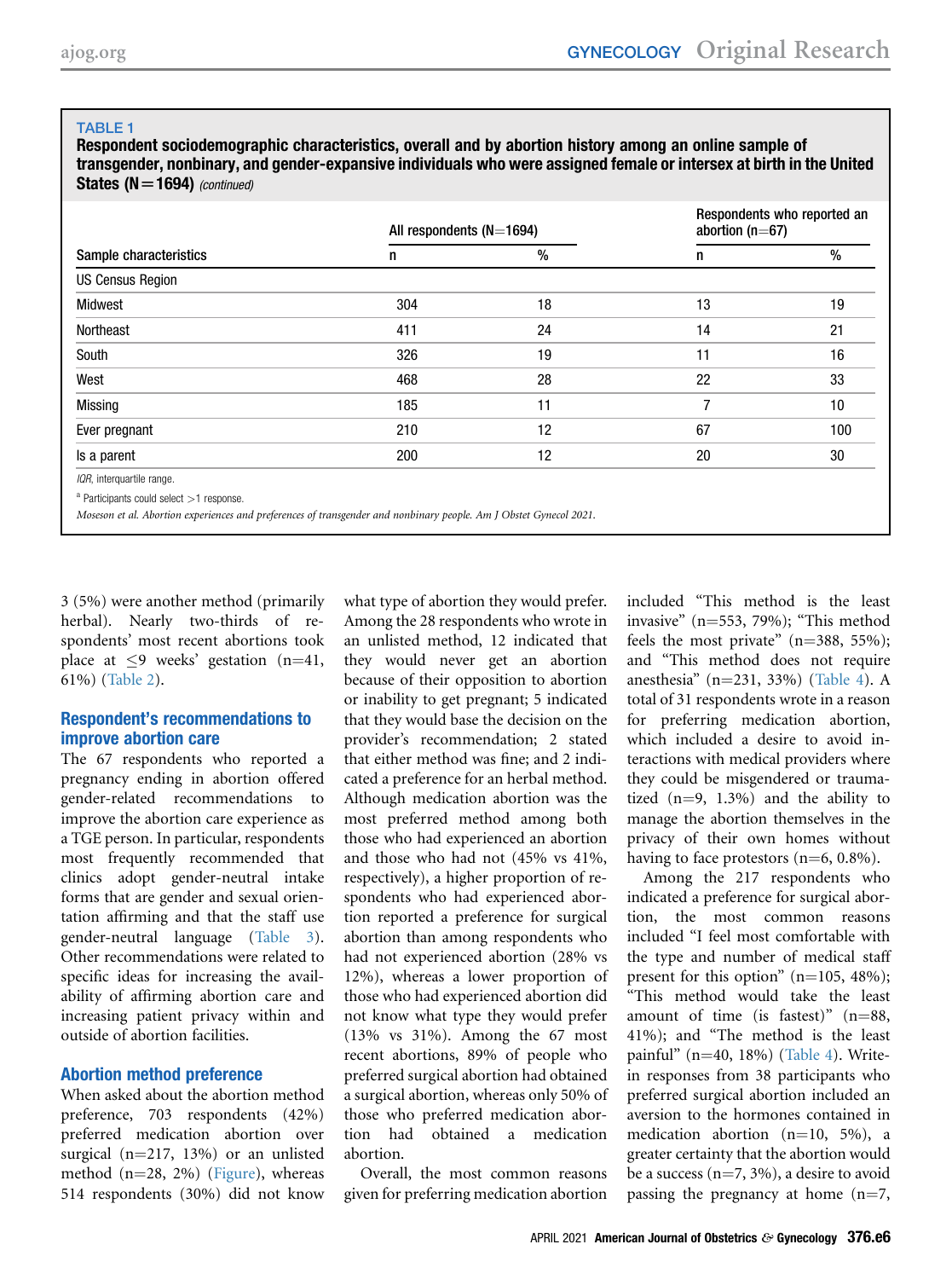3%), and a sense that surgical would be less traumatizing than medication abortion  $(n=6, 3\%)$ .

## Comment

These results demonstrate that TGE people who were assigned female or intersex at birth in the United States have medication, surgical, and herbal abortions. Respondents reported nearly 1 in 5 abortions occurring past the gestational limits for medication abortion (10 weeks), $35$  which may account for the higher number of surgical abortions reported than medication abortions, despite a 3:1 preference for medication abortion. Notably, nearly one-third of respondents did not know what type of abortion they would prefer if they were to need 1 today. To improve abortion care for TGE patients, respondents recommended that abortion providers incorporate affirming intake forms into clinics and that staff and clinicians use gender-inclusive language.

#### Strengths and limitations

The primary limitation of this study is the lack of representativeness of the study population. Because no known sampling frame exists for recruiting TGE people who were assigned female or intersex at birth, we relied on convenience sampling. The extent to which these findings are generalizable to all TGE people who were assigned female or intersex at birth is unknown. In addition, although 381 respondents (22%) indicated a race or ethnicity other than "white," some racial and ethnic groups had low representation, and more specific studies focused on the experiences of TGE people of color and the intersection of various sociodemographic characteristics is warranted. The lower number of participants from multiple racial groups precluded our ability to assess whether and how these abortion experiences and preferences represent a diversity of experiences particularly when disparities in abortion care along racial lines are well established.<sup>3</sup>

These limitations are balanced by strengths. This quantitative study reports on abortion experiences and preferences of TGE people in the United

#### <span id="page-6-0"></span>TABLE 2

Abortion experiences reported among an online sample of transgender, nonbinary, and gender-expansive individuals who were assigned female or intersex at birth in the United States ( $N=1694$ )

|                                                          | n            | $\frac{0}{0}$  |
|----------------------------------------------------------|--------------|----------------|
| Ever had an abortion                                     | 67           | 4              |
| Number of abortions                                      |              |                |
| 0                                                        | 1627         | 96             |
| 1                                                        | 52           | 3              |
| 2                                                        | 9            | 0.5            |
| 3                                                        | 4            | 0.2            |
| 4                                                        | $\mathbf{1}$ | 0.1            |
| 6                                                        | $\mathbf{1}$ | 0.1            |
| Lifetime abortions                                       |              |                |
| <b>Medication abortion</b>                               | 27           | 40             |
| Surgical abortion                                        | 45           | 67             |
| Another method                                           | 3            | 5              |
| Most recent abortion                                     |              |                |
| <b>Medication abortion</b>                               | 23           | 34             |
| Surgical abortion                                        | 41           | 61             |
| Not listed                                               | 3            | 5              |
| Gestational age at most recent abortion, <sup>a</sup> wk |              |                |
| $<$ 6                                                    | 11           | 16             |
| $6 - 9$                                                  | 30           | 45             |
| $10 - 12$                                                | 9            | 13             |
| $13 - 15$                                                | 4            | 6              |
| $16 - 20$                                                | 0            | $\mathbf{0}$   |
| $21 - 24$                                                | $\mathbf{1}$ | $\overline{2}$ |
| Do not know                                              | 12           | 18             |
| <sup>a</sup> Measured from the last menstrual period.    |              |                |

<span id="page-6-1"></span>Moseson et al. Abortion experiences and preferences of transgender and nonbinary people. Am J Obstet Gynecol 2021.

States. Furthermore, the large number of respondents, which is several orders of magnitude larger than previous SRH studies among this population,  $1,14,27,37$  $1,14,27,37$  $1,14,27,37$  $1,14,27,37$ provides more descriptive information than previously available. The study was performed in a community-dwelling sample rather than a clinical sample. The survey instrument and recruitment efforts were cocreated by our interdisciplinary research team in close collaboration with a community advisory team $33$ ; community engagement was essential to reaching respondents and to ensuring that the survey centered the experiences of the target populations.

## Clinical implications

The implications of these findings are that people of various gender identities and experiences have abortions, and thus, abortion providers must ensure that systems serve the abortion needs of people with varying gender identities and experiences. Revising clinic intake forms to assess capacity and desires for pregnancy in a gender-neutral way and systematically incorporating similar questions into conversations between providers and patients may help to identify patients capable of pregnancy and prompt pregnancy options coun-seling.<sup>[38,](#page-9-29)[39](#page-9-30)</sup> Several studies evaluating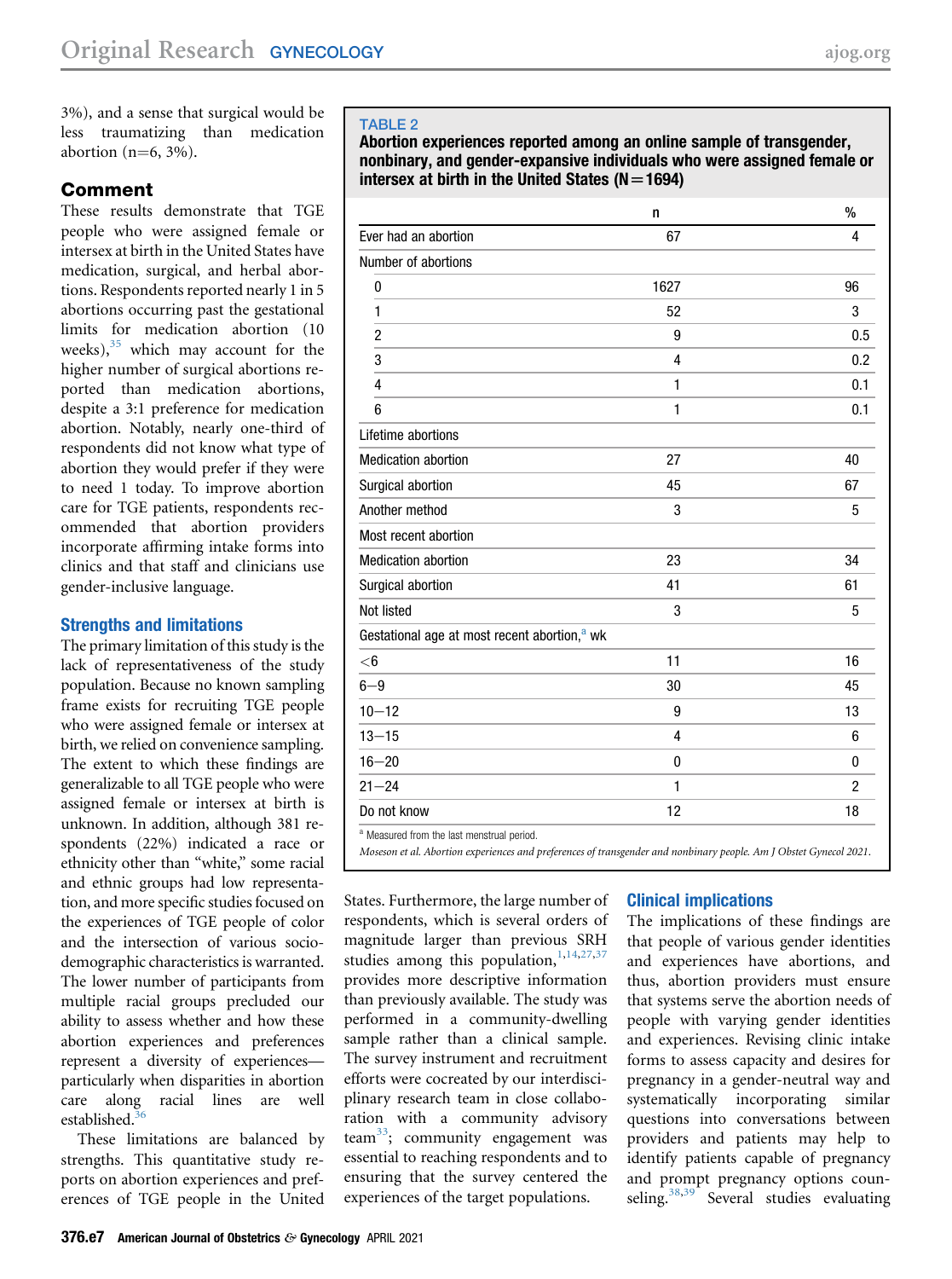#### <span id="page-7-0"></span>Recommendations for improving abortion care, from an online sample of transgender, nonbinary, and genderexpansive individuals who had  $\geq 1$  abortions in the United States (n=67)

| Respondents who reported<br>an abortion ( $n=67$ ) |                |  |
|----------------------------------------------------|----------------|--|
| n                                                  | $\%$           |  |
| 35                                                 | 52             |  |
| 32                                                 | 48             |  |
| 24                                                 | 36             |  |
| 20                                                 | 30             |  |
| 16                                                 | 24             |  |
| 10                                                 | 15             |  |
| 9                                                  | 13             |  |
| 9                                                  | 13             |  |
|                                                    | $\overline{2}$ |  |
|                                                    | 2              |  |
| 14                                                 | 21             |  |
|                                                    |                |  |

clinician knowledge and comfort with care provision for TGE populations found self-identified gaps in provider knowledge about TGE healthcare,<sup>[40](#page-9-31)</sup> and a lack of confidence, sense of preparedness, or experience with providing care to these populations.  $41-43$  $41-43$  Therefore, clinicians should seek out training on how to provide gender-affirming sexual and reproductive healthcare for TGE

patients to improve the appropriateness and quality of care. Perhaps relatedly, many respondents in this study did not know which abortion type they preferred, suggesting that clinicians and counselors should incorporate more information about abortion options in conversations with TGE patients, including advocating for and distributing abortion education materials that

<span id="page-7-1"></span>



are inclusive of many genders, not only cisgender women.[29](#page-9-19)

Clinicians should also consider that the reasons for preferring 1 method of abortion over another may differ for TGE patients compared with cisgender women patients. Previous studies of abortion method preference among (presumably) cisgender women, although most were published soon after the introduction of medication abortion in the United States, found that women's preferences for abortion method were motivated primarily by fears of bleeding, complications, or anesthesia, beliefs about which method was more "natural," and the time involved for either method.<sup>[44](#page-9-33)</sup> Although TGE respondents shared some reasons consistent with those reported by cisgender women previously, the importance of privacy and minimizing the invasiveness of the experience emerged more strongly among those who preferred medication abortion—considerations central to TGE patients, a community commonly subjected to unnecessary medical questioning, examinations, or even assault on the part of providers. $15$  That medication abortion does not require a physical procedure, can be offered via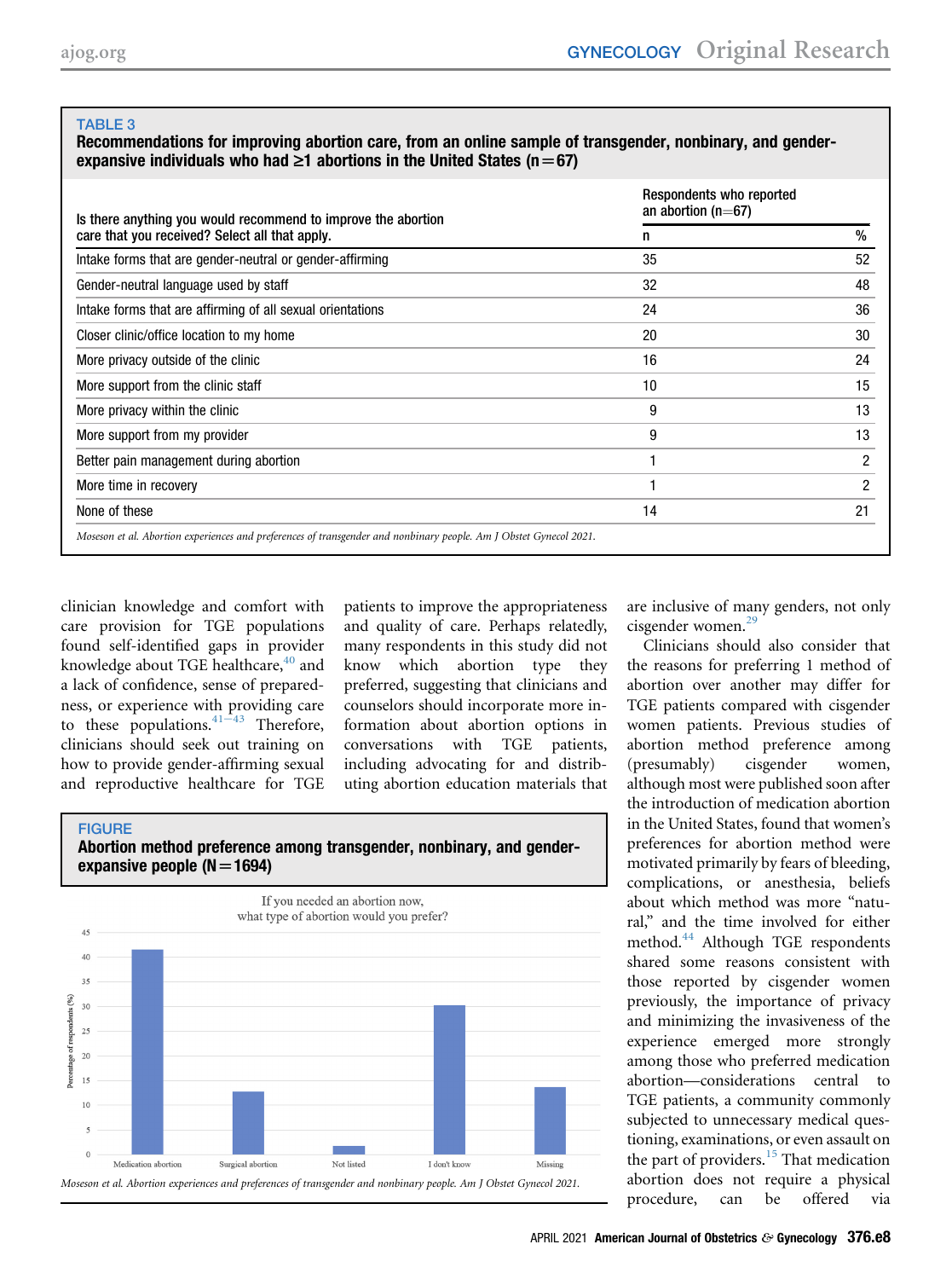<span id="page-8-1"></span>Reasons given for abortion method preference among an online sample of transgender, nonbinary, and genderexpansive individuals who were assigned female or intersex at birth in the United States ( $N=1694$ )

|                                                                                           | Overall <sup>a</sup> |      | <b>Medication</b> |    | <b>Surgical</b> |      |
|-------------------------------------------------------------------------------------------|----------------------|------|-------------------|----|-----------------|------|
| What are the main reasons this is your preferred method of abortion?                      |                      | $\%$ | n                 | %  | n               | $\%$ |
| This method is the least invasive                                                         | 556                  | 33   | 553               | 79 |                 |      |
| This method feels the most private                                                        | 422                  | 25   | 388               | 55 | 32              | 15   |
| This method does not require anesthesia                                                   | 233                  | 14   | 231               | 33 | 1               | 1    |
| I feel most comfortable with the type and number of medical staff present for this option | 227                  | 13   | 122               | 17 | 105             | 48   |
| This method would take the least amount of time (is fastest)                              | 157                  | 9    | 69                | 10 | 88              | 41   |
| This method costs the least amount of money                                               | 143                  | 8    | 138               | 20 | 3               | 1    |
| This method is the least painful                                                          | 123                  | 7    | 83                | 12 | 40              | 18   |
| This method is easier to schedule                                                         | 101                  | 6    | 84                | 12 | 17              | 8    |
| This method is the only method with which I am familiar                                   | 93                   | 6    | 56                | 8  | 36              | 17   |
| This method requires the fewest visits                                                    | 90                   | 5    | 61                | 9  | 28              | 13   |
| Only method known                                                                         | 48                   | 3    | 10                | 1  | 38              | 18   |
| I have had this type of abortion before and know what to expect                           | 32                   | 2    | 15                | 2  | 17              | 8    |
| This method does require anesthesia                                                       | 22                   |      | 6                 | 1  | 16              | 7    |
| This is the only method available in my area                                              | 5                    | 0    | 3                 | 0  | 1               | 1    |
| None of the above capture my reasons for preferring this method                           | 27                   | 2    |                   | 0  |                 | 1    |
| Write-in option specified                                                                 | 93                   | 6    | 31                | 4  | 53              | 24   |
|                                                                                           |                      |      |                   |    |                 |      |

Respondents could select up to 3 reasons.

<span id="page-8-2"></span><sup>a</sup> The overall total includes responses from 28 respondents who indicated a preference for a method other than medication or surgical; thus, the overall total does not always equal the sum of the medication and surgical responses.

Moseson et al. Abortion experiences and preferences of transgender and nonbinary people. Am J Obstet Gynecol 2021.

telemedicine, and can be completed privately, at home, or in other preferred setting may add to the appeal as an abortion method of choice for TGE people. Furthermore, recent shifts in the United States toward "no-test" medication abortion protocols in response to the novel coronavirus disease 2019 reduce or remove the requirement for in-person clinic visits and physical examinations, $45$  experiences known to be dysphoria inducing for some TGE patients.<sup>[23](#page-9-17)</sup>

#### Research implications

Despite a strong preference for medication abortion, more than twice as many respondents had accessed surgical abortion than medication abortion. These data highlight a gap between preferred abortion method and obtained abortion method—a gap that future research should explore. Furthermore, although most respondents obtained an abortion

before 10 weeks' gestation, 1 in 5 obtained an abortion at 10 weeks' gestation or later. Future research should explore barriers and facilitators to abortion care generally and potential delays throughout the process of obtaining an abortion. Finally, most abortion care research in the United States focuses almost exclusively on the experiences of cisgender women, despite these and other recent findings<sup>[2](#page-9-10)</sup> that demonstrate that TGE people want, seek, and obtain abortions. These results emphasize the need for greater awareness and sensitivity to the inclusion of TGE people in the research on abortion preferences and experiences, and there is growing operational guidance toward these aims. $29,33$  $29,33$ 

#### **Conclusions**

These data provide much needed insight into the abortion experiences and preferences of TGE people—a population that has been excluded from or

marginalized in most research on abortion. These findings offer insight into how abortion care, an essential component of comprehensive reproductive healthcare, can be improved to be inclusive of their needs and preferences.  $\blacksquare$ 

#### Acknowledgments

We wish to thank Avery Lesser-Lee, Anei Reyes, Laz Letcher, Eli Goldberg, Mary Durden, Anna Katz, and Lyndon Cudlitz for their thoughtful contributions to this work. We also wish to thank The PRIDE Study, a community-engaged research project. We acknowledge The PRIDE Study participants and the PRIDEnet Participant Advisory Committee, Ambassadors, and Community Partners for their contributions to this work. For more information, please visit [https://](https://pridestudy.org/pridenet) [pridestudy.org/pridenet.](https://pridestudy.org/pridenet)

#### <span id="page-8-0"></span>References

1. [Light A, Wang LF, Zeymo A, Gomez-Lobo V.](http://refhub.elsevier.com/S0002-9378(20)31126-1/sref1) [Family planning and contraception use in](http://refhub.elsevier.com/S0002-9378(20)31126-1/sref1) [transgender men. Contraception 2018;98:](http://refhub.elsevier.com/S0002-9378(20)31126-1/sref1) [266](http://refhub.elsevier.com/S0002-9378(20)31126-1/sref1)–9.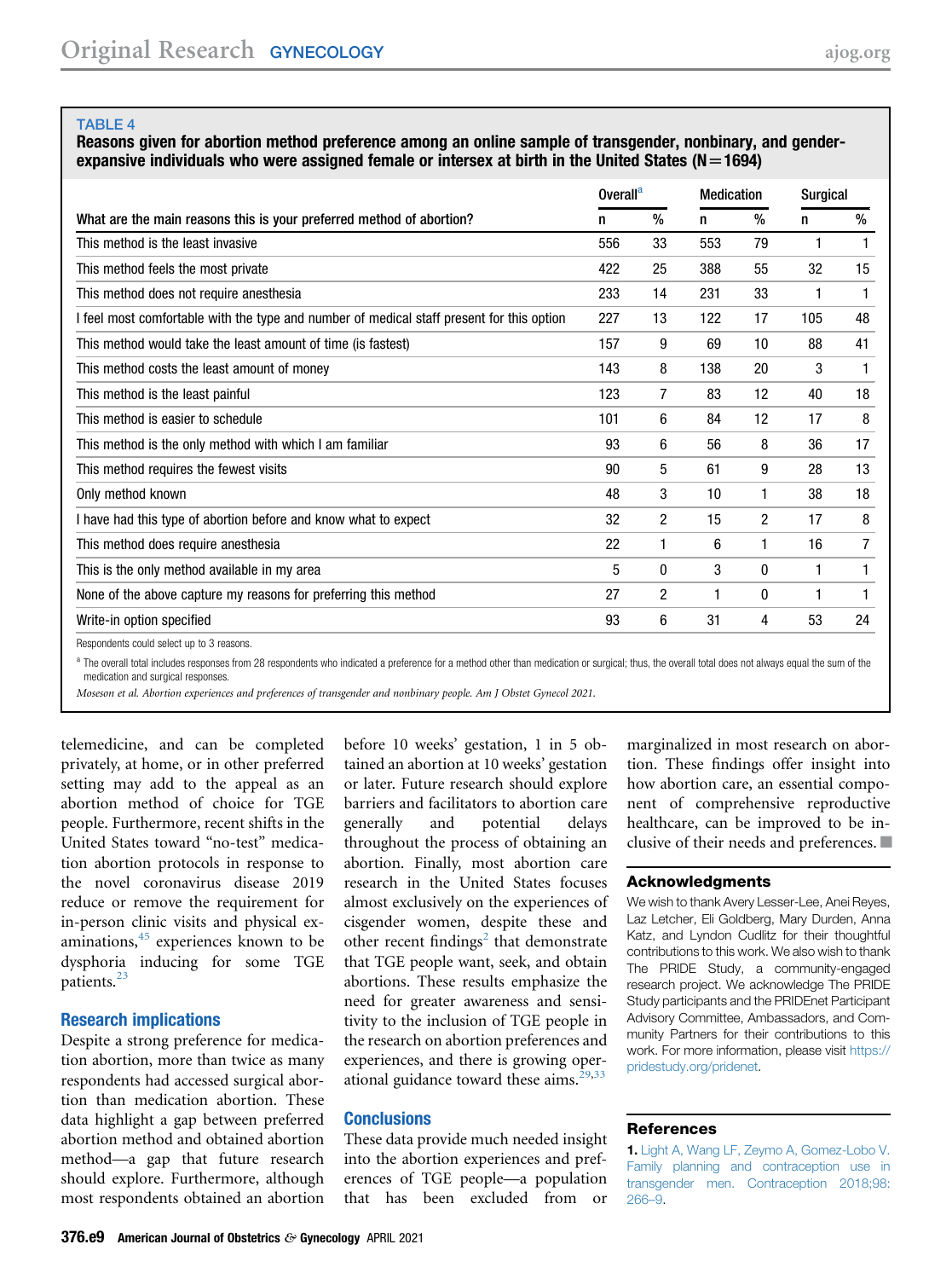<span id="page-9-10"></span>2. [Jones RK, Witwer E, Jerman J. Transgender](http://refhub.elsevier.com/S0002-9378(20)31126-1/sref2) [abortion patients and the provision of](http://refhub.elsevier.com/S0002-9378(20)31126-1/sref2) transgender-specifi[c care at non-hospital facil](http://refhub.elsevier.com/S0002-9378(20)31126-1/sref2)[ities that provide abortions. Contracept X](http://refhub.elsevier.com/S0002-9378(20)31126-1/sref2) [2020;2:100019](http://refhub.elsevier.com/S0002-9378(20)31126-1/sref2).

<span id="page-9-4"></span>3. [Cipres D, Seidman D, Cloniger C 3rd, Nova C,](http://refhub.elsevier.com/S0002-9378(20)31126-1/sref3) O'[Shea A, Obedin-Maliver J. Contraceptive use](http://refhub.elsevier.com/S0002-9378(20)31126-1/sref3) [and pregnancy intentions among transgender](http://refhub.elsevier.com/S0002-9378(20)31126-1/sref3) [men presenting to a clinic for sex workers and](http://refhub.elsevier.com/S0002-9378(20)31126-1/sref3) [their families in San Francisco. Contraception](http://refhub.elsevier.com/S0002-9378(20)31126-1/sref3) [2017;95:186](http://refhub.elsevier.com/S0002-9378(20)31126-1/sref3)–9.

<span id="page-9-0"></span>4. [Flores AR, Herman JL, Gates GJ, Brown TNT.](http://refhub.elsevier.com/S0002-9378(20)31126-1/sref4) [How many adults identify as transgender in the](http://refhub.elsevier.com/S0002-9378(20)31126-1/sref4) [United States?. Los Angeles CA: The Williams](http://refhub.elsevier.com/S0002-9378(20)31126-1/sref4) [Institute; 2016](http://refhub.elsevier.com/S0002-9378(20)31126-1/sref4).

<span id="page-9-1"></span>5. Accelerating Acceptance 2017: a Harris Poll survey of Americans' acceptance of LGBTQ people. Gay & Lesbian Alliance Against Defamation. 2017. Available at: [https://www.glaad.org/](https://www.glaad.org/files/aa/2017_GLAAD_Accelerating_Acceptance.pdf) fi[les/aa/2017\\_GLAAD\\_Accelerating\\_Acceptance.](https://www.glaad.org/files/aa/2017_GLAAD_Accelerating_Acceptance.pdf) [pdf.](https://www.glaad.org/files/aa/2017_GLAAD_Accelerating_Acceptance.pdf) Accessed Nov. 3, 2020.

<span id="page-9-2"></span>6. [Beckwith N, Reisner SL, Zaslow S, Mayer KH,](http://refhub.elsevier.com/S0002-9378(20)31126-1/sref6) [Keuroghlian AS. Factors associated with](http://refhub.elsevier.com/S0002-9378(20)31126-1/sref6) gender-affi[rming surgery and age of hormone](http://refhub.elsevier.com/S0002-9378(20)31126-1/sref6) [therapy initiation among transgender adults.](http://refhub.elsevier.com/S0002-9378(20)31126-1/sref6) [Transgend Health 2017;2:156](http://refhub.elsevier.com/S0002-9378(20)31126-1/sref6)–64.

<span id="page-9-3"></span>7. [Harb CYW, Pass LE, De Soriano IC,](http://refhub.elsevier.com/S0002-9378(20)31126-1/sref7) [Zwick A, Gilbert PA. Motivators and barriers](http://refhub.elsevier.com/S0002-9378(20)31126-1/sref7) [to accessing sexual health care services for](http://refhub.elsevier.com/S0002-9378(20)31126-1/sref7) [transgender/genderqueer individuals](http://refhub.elsevier.com/S0002-9378(20)31126-1/sref7) [assigned female sex at birth. Transgend](http://refhub.elsevier.com/S0002-9378(20)31126-1/sref7) [Health 2019;4:58](http://refhub.elsevier.com/S0002-9378(20)31126-1/sref7)–67.

<span id="page-9-5"></span>8. [Reisner SL, Perkovich B, Mimiaga MJ.](http://refhub.elsevier.com/S0002-9378(20)31126-1/sref8) [A mixed methods study of the sexual health](http://refhub.elsevier.com/S0002-9378(20)31126-1/sref8) [needs of New England transmen who have sex](http://refhub.elsevier.com/S0002-9378(20)31126-1/sref8) [with nontransgender men. AIDS Patient Care](http://refhub.elsevier.com/S0002-9378(20)31126-1/sref8) [STDS 2010;24:501](http://refhub.elsevier.com/S0002-9378(20)31126-1/sref8)–13.

<span id="page-9-6"></span>9. [Bauer GR, Redman N, Bradley K, Scheim AI.](http://refhub.elsevier.com/S0002-9378(20)31126-1/sref9) [Sexual health of trans men who are gay,](http://refhub.elsevier.com/S0002-9378(20)31126-1/sref9) [bisexual, or who have sex with men: results from](http://refhub.elsevier.com/S0002-9378(20)31126-1/sref9) [Ontario, Canada. Int J Transgend 2013;14:](http://refhub.elsevier.com/S0002-9378(20)31126-1/sref9) [66](http://refhub.elsevier.com/S0002-9378(20)31126-1/sref9)–74.

<span id="page-9-7"></span>10. [Van Batavia JP, Kolon TF. Fertility in disor](http://refhub.elsevier.com/S0002-9378(20)31126-1/sref10)[ders of sex development: a review. J Pediatr Urol](http://refhub.elsevier.com/S0002-9378(20)31126-1/sref10) [2016;12:418](http://refhub.elsevier.com/S0002-9378(20)31126-1/sref10)–25.

<span id="page-9-8"></span>11. [Rowlands S, Amy JJ. Preserving the repro](http://refhub.elsevier.com/S0002-9378(20)31126-1/sref11)[ductive potential of transgender and intersex](http://refhub.elsevier.com/S0002-9378(20)31126-1/sref11) [people. Eur J Contracept Reprod Health Care](http://refhub.elsevier.com/S0002-9378(20)31126-1/sref11) [2018;23:58](http://refhub.elsevier.com/S0002-9378(20)31126-1/sref11)–63.

<span id="page-9-9"></span>12. Jones RK, Witwer E, Jerman J, Abortion [incidence and service availability in the United](http://refhub.elsevier.com/S0002-9378(20)31126-1/sref12) [States, 2017. New York, NY: Guttmacher Insti](http://refhub.elsevier.com/S0002-9378(20)31126-1/sref12)[tute; 2019.](http://refhub.elsevier.com/S0002-9378(20)31126-1/sref12)

<span id="page-9-11"></span>13. [Tate CC, Ledbetter JN, Youssef CP. A two](http://refhub.elsevier.com/S0002-9378(20)31126-1/sref13)[question method for assessing gender cate](http://refhub.elsevier.com/S0002-9378(20)31126-1/sref13)[gories in the social and medical sciences. J Sex](http://refhub.elsevier.com/S0002-9378(20)31126-1/sref13) [Res 2013;50:767](http://refhub.elsevier.com/S0002-9378(20)31126-1/sref13)–76.

<span id="page-9-12"></span>14. [Abern L, Nippita S, Maguire K. Contracep](http://refhub.elsevier.com/S0002-9378(20)31126-1/sref14)[tive use and abortion views among transgender](http://refhub.elsevier.com/S0002-9378(20)31126-1/sref14) [and gender-nonconforming individuals](http://refhub.elsevier.com/S0002-9378(20)31126-1/sref14) [assigned female at birth. Contraception](http://refhub.elsevier.com/S0002-9378(20)31126-1/sref14) [2018;98:337.](http://refhub.elsevier.com/S0002-9378(20)31126-1/sref14)

<span id="page-9-13"></span>15. [James SE, Herman JL, Rankin S,](http://refhub.elsevier.com/S0002-9378(20)31126-1/sref15) [Keisling M, Mottet L, Ana](http://refhub.elsevier.com/S0002-9378(20)31126-1/sref15)fi M. The report of the [2015 U.S. Transgender survey. Washington,](http://refhub.elsevier.com/S0002-9378(20)31126-1/sref15) [DC: National Center for Transgender Equality;](http://refhub.elsevier.com/S0002-9378(20)31126-1/sref15) [2016](http://refhub.elsevier.com/S0002-9378(20)31126-1/sref15).

16. [Scheim AI, Perez-Brumer AG, Bauer GR.](http://refhub.elsevier.com/S0002-9378(20)31126-1/sref16) [Gender-concordant identity documents and](http://refhub.elsevier.com/S0002-9378(20)31126-1/sref16) [mental health among transgender adults in the](http://refhub.elsevier.com/S0002-9378(20)31126-1/sref16) [USA: a cross-sectional study. Lancet Public](http://refhub.elsevier.com/S0002-9378(20)31126-1/sref16) [Health 2020;5:e196](http://refhub.elsevier.com/S0002-9378(20)31126-1/sref16)–203.

<span id="page-9-14"></span>17. [The Lancet Public Health. Transgender](http://refhub.elsevier.com/S0002-9378(20)31126-1/sref17) [health, identity, and dignity. Lancet Public Health](http://refhub.elsevier.com/S0002-9378(20)31126-1/sref17) [2020;5:e177.](http://refhub.elsevier.com/S0002-9378(20)31126-1/sref17)

18. [Coleman E, Bockting W, Botzer M, et al.](http://refhub.elsevier.com/S0002-9378(20)31126-1/sref18) [Standards of care for the health of transsexual,](http://refhub.elsevier.com/S0002-9378(20)31126-1/sref18) [transgender, and gender-nonconforming peo](http://refhub.elsevier.com/S0002-9378(20)31126-1/sref18)[ple, version 7. Int J Transgend 2012;13:](http://refhub.elsevier.com/S0002-9378(20)31126-1/sref18) 165–[232.](http://refhub.elsevier.com/S0002-9378(20)31126-1/sref18)

<span id="page-9-15"></span>19. Safer JD. Tangpricha V. Care of the trans[gender patient. Ann Intern Med 2019;171:775](http://refhub.elsevier.com/S0002-9378(20)31126-1/sref19)–6. 20. [Safer JD, Coleman E, Feldman J, et al.](http://refhub.elsevier.com/S0002-9378(20)31126-1/sref20) [Barriers to healthcare for transgender in](http://refhub.elsevier.com/S0002-9378(20)31126-1/sref20)[dividuals. Curr Opin Endocrinol Diabetes Obes](http://refhub.elsevier.com/S0002-9378(20)31126-1/sref20) [2016;23:168](http://refhub.elsevier.com/S0002-9378(20)31126-1/sref20)–71.

<span id="page-9-16"></span>21. [Rodriguez A, Agardh A, Asamoah BO. Self](http://refhub.elsevier.com/S0002-9378(20)31126-1/sref21)[reported discrimination in health-care settings](http://refhub.elsevier.com/S0002-9378(20)31126-1/sref21) [based on recognizability as transgender: a](http://refhub.elsevier.com/S0002-9378(20)31126-1/sref21) [cross-sectional study among transgender U.S.](http://refhub.elsevier.com/S0002-9378(20)31126-1/sref21) [citizens. Arch Sex Behav 2018;47:973](http://refhub.elsevier.com/S0002-9378(20)31126-1/sref21)–85.

22. Kates J, Ranji U, Beamesderfer A, Salganicoff A, Dawson L. Health and access to care and coverage for lesbian, gay, bisexual, and transgender individuals in the U.S. 2016. Available at: http://fi[les.kff.org/attachment/Issue-](http://files.kff.org/attachment/Issue-Brief-Health-and-Access-to-Care-and-Coverage-for-LGBT-Individuals-in-the-US)[Brief-Health-and-Access-to-Care-and-Coverage](http://files.kff.org/attachment/Issue-Brief-Health-and-Access-to-Care-and-Coverage-for-LGBT-Individuals-in-the-US)[for-LGBT-Individuals-in-the-US](http://files.kff.org/attachment/Issue-Brief-Health-and-Access-to-Care-and-Coverage-for-LGBT-Individuals-in-the-US). Accessed August 3, 2018.

<span id="page-9-17"></span>23. [Fix L, Durden M, Obedin-Maliver J, et al.](http://refhub.elsevier.com/S0002-9378(20)31126-1/sref23) [Stakeholder perceptions and experiences](http://refhub.elsevier.com/S0002-9378(20)31126-1/sref23) [Regarding access to contraception and abortion](http://refhub.elsevier.com/S0002-9378(20)31126-1/sref23) [for transgender, non-binary, and gender](http://refhub.elsevier.com/S0002-9378(20)31126-1/sref23)[expansive individuals assigned female at birth](http://refhub.elsevier.com/S0002-9378(20)31126-1/sref23) [in the U.S. Arch Sex Behav 2020;49:2683](http://refhub.elsevier.com/S0002-9378(20)31126-1/sref23)–702. 24. [Hoffkling A, Obedin-Maliver J, Sevelius J.](http://refhub.elsevier.com/S0002-9378(20)31126-1/sref24) [From erasure to opportunity: a qualitative study](http://refhub.elsevier.com/S0002-9378(20)31126-1/sref24) [of the experiences of transgender men around](http://refhub.elsevier.com/S0002-9378(20)31126-1/sref24) [pregnancy and recommendations for providers.](http://refhub.elsevier.com/S0002-9378(20)31126-1/sref24) [BMC Pregnancy Childbirth 2017;17\(Suppl2\):](http://refhub.elsevier.com/S0002-9378(20)31126-1/sref24) [332](http://refhub.elsevier.com/S0002-9378(20)31126-1/sref24).

25. [Klein DA, Berry-Bibee EN, Keglovitz](http://refhub.elsevier.com/S0002-9378(20)31126-1/sref25) [Baker K, Malcolm NM, Rollison JM,](http://refhub.elsevier.com/S0002-9378(20)31126-1/sref25) [Frederiksen BN. Providing quality family plan](http://refhub.elsevier.com/S0002-9378(20)31126-1/sref25)[ning services to LGBTQIA individuals:a system](http://refhub.elsevier.com/S0002-9378(20)31126-1/sref25)[atic review. Contraception 2018;97:378](http://refhub.elsevier.com/S0002-9378(20)31126-1/sref25)–91.

26. Lowik AJ. Trans-inclusive abortion care: a manual for operationalizing trans-inclusive policies and practices in an abortion setting, United States. 2019. Available at: [https://www.](https://www.ajlowik.com/publications#/transinclusive-abortion) [ajlowik.com/publications#/transinclusive-abortion.](https://www.ajlowik.com/publications#/transinclusive-abortion) Accessed Feb. 10, 2020.

<span id="page-9-27"></span>27. [Light AD, Obedin-Maliver J, Sevelius JM,](http://refhub.elsevier.com/S0002-9378(20)31126-1/sref27) [Kerns JL. Transgender men who experienced](http://refhub.elsevier.com/S0002-9378(20)31126-1/sref27) [pregnancy after female-to-male gender tran](http://refhub.elsevier.com/S0002-9378(20)31126-1/sref27)[sitioning. Obstet Gynecol 2014;124:1120](http://refhub.elsevier.com/S0002-9378(20)31126-1/sref27)–7.

<span id="page-9-18"></span>28. [Roberts SCM, Fuentes L, Berglas NF,](http://refhub.elsevier.com/S0002-9378(20)31126-1/sref28) [Dennis AJ. A 21st-century public health](http://refhub.elsevier.com/S0002-9378(20)31126-1/sref28) [approach to abortion. Am J Public Health](http://refhub.elsevier.com/S0002-9378(20)31126-1/sref28) [2017;107:1878](http://refhub.elsevier.com/S0002-9378(20)31126-1/sref28)–82.

<span id="page-9-19"></span>29. [Moseson H, Zazanis N, Goldberg E, et al.](http://refhub.elsevier.com/S0002-9378(20)31126-1/sref29) [The imperative for transgender and gender](http://refhub.elsevier.com/S0002-9378(20)31126-1/sref29) [nonbinary inclusion: beyond women](http://refhub.elsevier.com/S0002-9378(20)31126-1/sref29)'s health. [Obstet Gynecol 2020;135:1059](http://refhub.elsevier.com/S0002-9378(20)31126-1/sref29)–68.

<span id="page-9-20"></span>30. [Obedin-Maliver J. Time for OBGYNs to care](http://refhub.elsevier.com/S0002-9378(20)31126-1/sref30) [for people of all genders. J Womens Health](http://refhub.elsevier.com/S0002-9378(20)31126-1/sref30) [\(Larchmt\) 2015;24:109](http://refhub.elsevier.com/S0002-9378(20)31126-1/sref30)–11.

<span id="page-9-21"></span>31. [Lunn MR, Capriotti MR, Flentje A, et al. Using](http://refhub.elsevier.com/S0002-9378(20)31126-1/sref31) [mobile technology to engage sexual and gender](http://refhub.elsevier.com/S0002-9378(20)31126-1/sref31) [minorities in clinical research. PLoS One](http://refhub.elsevier.com/S0002-9378(20)31126-1/sref31) [2019;14:e0216282.](http://refhub.elsevier.com/S0002-9378(20)31126-1/sref31)

<span id="page-9-22"></span>32. [Lunn MR, Lubensky M, Hunt C, et al.](http://refhub.elsevier.com/S0002-9378(20)31126-1/sref32) [A digital health research platform for community](http://refhub.elsevier.com/S0002-9378(20)31126-1/sref32) [engagement, recruitment, and retention of sex](http://refhub.elsevier.com/S0002-9378(20)31126-1/sref32)[ual and gender minority adults in a national lon](http://refhub.elsevier.com/S0002-9378(20)31126-1/sref32)gitudinal cohort study–[the PRIDE Study. J Am](http://refhub.elsevier.com/S0002-9378(20)31126-1/sref32) [Med Inform Assoc 2019;26:737](http://refhub.elsevier.com/S0002-9378(20)31126-1/sref32)–48.

<span id="page-9-23"></span>33. [Moseson H, Lunn MR, Katz A, et al. Devel](http://refhub.elsevier.com/S0002-9378(20)31126-1/sref33)opment of an affi[rming and customizable elec](http://refhub.elsevier.com/S0002-9378(20)31126-1/sref33)[tronic survey of sexual and reproductive health](http://refhub.elsevier.com/S0002-9378(20)31126-1/sref33) [experiences for transgender and gender nonbi](http://refhub.elsevier.com/S0002-9378(20)31126-1/sref33)[nary people. PLoS One 2020;15:e0232154.](http://refhub.elsevier.com/S0002-9378(20)31126-1/sref33)

<span id="page-9-24"></span>34. U.S. Census Bureau. Census regions and divisions of the United States. 2020. Available at: [https://www2.census.gov/geo/pdfs/maps-data/](https://www2.census.gov/geo/pdfs/maps-data/maps/reference/us_regdiv.pdf) [maps/reference/us\\_regdiv.pdf.](https://www2.census.gov/geo/pdfs/maps-data/maps/reference/us_regdiv.pdf) Accessed April 28, 2020.

<span id="page-9-25"></span>35. The American College of Obstetricians and Gynecologists. ACOG statement on medication abortion. 2016. Available at: [https://www.](https://www.acog.org/news/news-releases/2016/03/acog-statement-on-medication-abortion) [acog.org/news/news-releases/2016/03/acog](https://www.acog.org/news/news-releases/2016/03/acog-statement-on-medication-abortion)[statement-on-medication-abortion.](https://www.acog.org/news/news-releases/2016/03/acog-statement-on-medication-abortion) Accessed May 18, 2020.

<span id="page-9-26"></span>36. [Dehlendorf C, Harris LH, Weitz TA. Dispar](http://refhub.elsevier.com/S0002-9378(20)31126-1/sref36)[ities in abortion rates: a public health approach.](http://refhub.elsevier.com/S0002-9378(20)31126-1/sref36) [Am J Public Health 2013;103:1772](http://refhub.elsevier.com/S0002-9378(20)31126-1/sref36)–9.

<span id="page-9-28"></span>37. [Light A, Wang L, Gomez-Lobo V. The family](http://refhub.elsevier.com/S0002-9378(20)31126-1/sref37) [planing needs of young transgender men.](http://refhub.elsevier.com/S0002-9378(20)31126-1/sref37) [J Pediatr Adolesc Gynecol 2017;30:274.](http://refhub.elsevier.com/S0002-9378(20)31126-1/sref37)

<span id="page-9-29"></span>38. [Krempasky C, Harris M, Abern L,](http://refhub.elsevier.com/S0002-9378(20)31126-1/sref38) [Grimstad F. Contraception across the trans](http://refhub.elsevier.com/S0002-9378(20)31126-1/sref38)[masculine spectrum. Am J Obstet Gynecol](http://refhub.elsevier.com/S0002-9378(20)31126-1/sref38) [2020;222:134](http://refhub.elsevier.com/S0002-9378(20)31126-1/sref38)–43.

<span id="page-9-30"></span>39. [Bonnington A, Dianat S, Kerns J, et al. So](http://refhub.elsevier.com/S0002-9378(20)31126-1/sref39)[ciety of Family Planning clinical recommenda](http://refhub.elsevier.com/S0002-9378(20)31126-1/sref39)[tions: Contraceptive counseling for transgender](http://refhub.elsevier.com/S0002-9378(20)31126-1/sref39) [and gender diverse people who were female sex](http://refhub.elsevier.com/S0002-9378(20)31126-1/sref39) [assigned at birth. Contraception 2020;102:](http://refhub.elsevier.com/S0002-9378(20)31126-1/sref39) 70–[82](http://refhub.elsevier.com/S0002-9378(20)31126-1/sref39).

<span id="page-9-31"></span>40. [Paradiso C, Lally RM. Nurse practitioner](http://refhub.elsevier.com/S0002-9378(20)31126-1/sref40) [knowledge, attitudes, and beliefs when caring](http://refhub.elsevier.com/S0002-9378(20)31126-1/sref40) [for transgender people. Transgend Health](http://refhub.elsevier.com/S0002-9378(20)31126-1/sref40) [2018;3:47](http://refhub.elsevier.com/S0002-9378(20)31126-1/sref40)–56.

<span id="page-9-32"></span>41. Davidge-Pitts C. Nippoldt TB, Danoff A, [Radziejewski L, Natt N. Transgender health in](http://refhub.elsevier.com/S0002-9378(20)31126-1/sref41) [endocrinology: current status of endocrinology](http://refhub.elsevier.com/S0002-9378(20)31126-1/sref41) [fellowship programs and practicing clinicians.](http://refhub.elsevier.com/S0002-9378(20)31126-1/sref41) [J Clin Endocrinol Metab 2017;102:1286](http://refhub.elsevier.com/S0002-9378(20)31126-1/sref41)–90.

42. [White W, Brenman S, Paradis E, et al.](http://refhub.elsevier.com/S0002-9378(20)31126-1/sref42) [Lesbian, gay, bisexual, and transgender Patient](http://refhub.elsevier.com/S0002-9378(20)31126-1/sref42) [Care: medical students](http://refhub.elsevier.com/S0002-9378(20)31126-1/sref42)' preparedness and [comfort. Teach Learn Med 2015;27:254](http://refhub.elsevier.com/S0002-9378(20)31126-1/sref42)–63.

43. [Dy GW, Osbun NC, Morrison SD, Grant DW,](http://refhub.elsevier.com/S0002-9378(20)31126-1/sref43) [Merguerian PA; Transgender Education Study](http://refhub.elsevier.com/S0002-9378(20)31126-1/sref43) [Group. Exposure to and attitudes regarding](http://refhub.elsevier.com/S0002-9378(20)31126-1/sref43) [transgender education among urology resi](http://refhub.elsevier.com/S0002-9378(20)31126-1/sref43)[dents. J Sex Med 2016;13:1466](http://refhub.elsevier.com/S0002-9378(20)31126-1/sref43)–72.

<span id="page-9-33"></span>44. [Kanstrup C, Mäkelä M, Hauskov](http://refhub.elsevier.com/S0002-9378(20)31126-1/sref44) [Graungaard A. Women](http://refhub.elsevier.com/S0002-9378(20)31126-1/sref44)'s reasons for choosing [abortion method: a systematic literature review.](http://refhub.elsevier.com/S0002-9378(20)31126-1/sref44) [Scand J Public Health 2018;46:835](http://refhub.elsevier.com/S0002-9378(20)31126-1/sref44)–45.